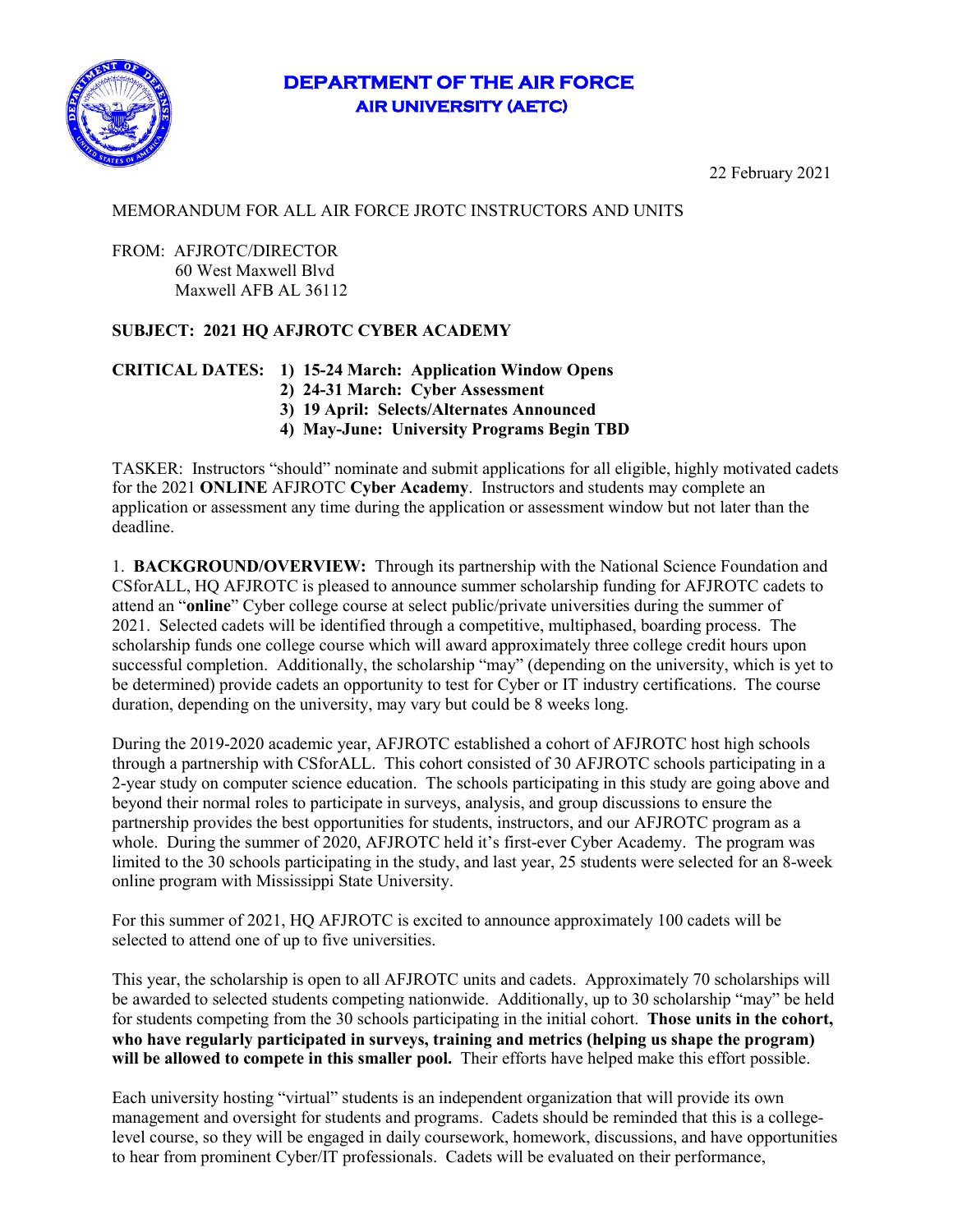participation, and ability to successfully complete required college coursework.

2. **WHO MAY APPLY:** Applicants must be current sophomore, junior, or senior AFJROTC cadets (active or reserve status) who understand they are volunteering for a scholarship to a public/private university. There is no military service commitment or obligation, nor does program completion signify acceptance to military service, ROTC scholarship, or military academy appointment. Applicants must obtain a minimum fitness assessment score of 50 and have a minimum cumulative unweighted GPA of 3.0 or better (on a 4.0 scale) to be nominated. Finally, applicants should have a strong interest in Cyber or IT, a strong academic record, and, of course, a "never-quit" attitude.

**The Cyber Academy** is designed to generate interest in **a vital (and valuable) skillset that is lacking in our country, and we want to both identify untapped aptitude and reward cadets who have taken the first steps to develop these skills**. Students who have participated in Cyber Patriot and/or AP Computer Science will be the most competitive **for selection, however, please do not hesitate to submit passionate and capable cadets who have had limited or no access to these programs.** 

**It should be noted, in the future Cyberpatriot and AP Computer science will become prerequisites for this scholarship.** 

#### 3. **APPLICATION PROCESS: The application window will be open from 1-31 March.**

**Phase one (Monday 15 March - Wednesday 24 March):** SASIs/ASIs will be given a link to submit their endorsements and a separate link for students to provide a synopsis of their high school experiences to include GPA, extracurricular activities and Cyber/IT specific involvement. For protection of sensitive student information, applications will be tracked by WINGS-ID and cadet name.

**Phase two (Wednesday 24 March – Friday 31 March):** Students completing the experiential portion of the application will have the opportunity to take a baseline assessment exam. There will be 30 minutes allotted for the test which is designed to provide insight on the applicant's current knowledge of, and aptitude to learn, Cyber/IT concepts. Students may take this exam at home or school. However, **SASIs and ASIs must set up protocols with students to virtually proctor the exam prior to start to completion.** Results will be tallied automatically and returned to the JRX team. Points will be deducted by the minute for individuals not finishing within the 30-minute time frame.

**Phase three (19 April):** Selected students and alternates will be identified and their SASIs/ASIs will be given updated links to collect administrative information and additional experiential information (if needed), to assist us in matching each student to a college or university.

**4. SELECTION BOARD:** The selection process will be a quantitative board based on cadet application answers and official endorsements. A cadet's score will consist of five (5) Parts:

Cyber/IT Baseline Exam (20%) Cyber/IT Experience (30%) Instructor Endorsement (20%) Physical Fitness Score (10%) Extracurricular Activities (20%)

SASIs/ASIs must verify all information to ensure cadets are preparing accurate packages. Failure to do so could negatively impact your cadet(s). **Sophomores, juniors, and seniors will be selected based on program needs and university requirements.**

**5. MY CADET WAS SELECTED, NOW WHAT:** The instructors of selected (primary and alternate) cadets will be notified with additional instructions as they become available from the host institution. Final university partnerships may occur as late as mid-April. Cadets and instructors should not expect information on partners or university-specific requirements until then.